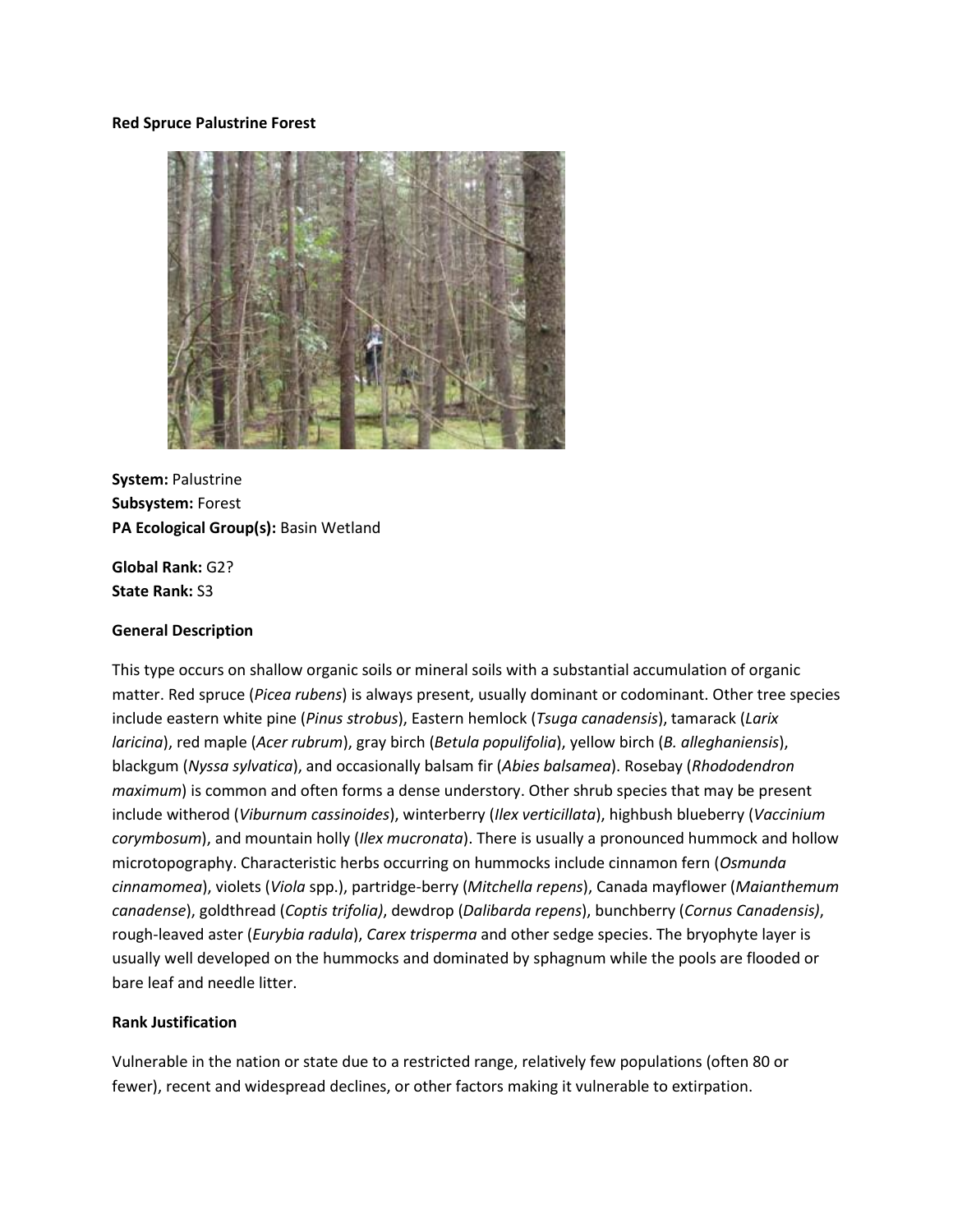# **Identification**

- Dominated by red spruce (*Picea rubens*), Eastern hemlock (*Tsuga canadensis*), eastern white pine (*Pinus strobus*), and tamarack (*Larix laricina*)
- Conifer tree species contribute over 75% of the canopy
- Hummock and hollow microtopography with sedges, forbs, and sphagnum and other mosses occupying the hummocks
- Canopy closure is greater than 60%

# **Characteristic Species**

Trees

- Red spruce (*[Picea rubens](http://www.natureserve.org/explorer/servlet/NatureServe?searchName=Picea+rubens)*)
- Tamarack (*[Larix laricina](http://www.natureserve.org/explorer/servlet/NatureServe?searchName=Larix+laricina)*)
- Eastern hemlock (*[Tsuga canadensis](http://www.natureserve.org/explorer/servlet/NatureServe?searchName=Tsuga+canadensis)*)
- Balsam fir (*[Abies balsamea](http://www.natureserve.org/explorer/servlet/NatureServe?searchName=Abies+balsamea)*)
- Red maple (*[Acer rubrum](http://www.natureserve.org/explorer/servlet/NatureServe?searchName=Acer+rubrum)*)
- Yellow birch (*[Betula alleghaniensis](http://www.natureserve.org/explorer/servlet/NatureServe?searchName=Betula+alleghaniensis)*)

# Shrubs

- Highbush blueberry (*[Vaccinium corymbosum](http://www.natureserve.org/explorer/servlet/NatureServe?searchName=Vaccinium+corymbosum)*)
- Winterberry (*[Ilex verticillata](http://www.natureserve.org/explorer/servlet/NatureServe?searchName=Ilex+verticillata)*)
- [Mountain holly \(](http://www.natureserve.org/explorer/servlet/NatureServe?searchName=Nemopanthus+mucronatus)*Ilex mucronata*)

# Herbs

- Cinnamon fern (*[Osmunda cinnamomea](http://www.natureserve.org/explorer/servlet/NatureServe?searchName=Osmunda+cinnamomea)*)
- Sedge (*[Carex trisperma](http://www.natureserve.org/explorer/servlet/NatureServe?searchName=Carex+trisperma)*)
- Sedge (*[Carex folliculata](http://www.natureserve.org/explorer/servlet/NatureServe?searchName=Carex+folliculata)*)
- [Violets \(](http://www.natureserve.org/explorer/servlet/NatureServe?searchSciOrCommonName=viola)*Viola* spp.)
- Dewdrop (*[Dalibarda repens](http://www.natureserve.org/explorer/servlet/NatureServe?searchName=Dalibarda+repens)*)
- Bunchberry (*[Cornus canadensis](http://www.natureserve.org/explorer/servlet/NatureServe?searchName=Cornus+canadensis)*)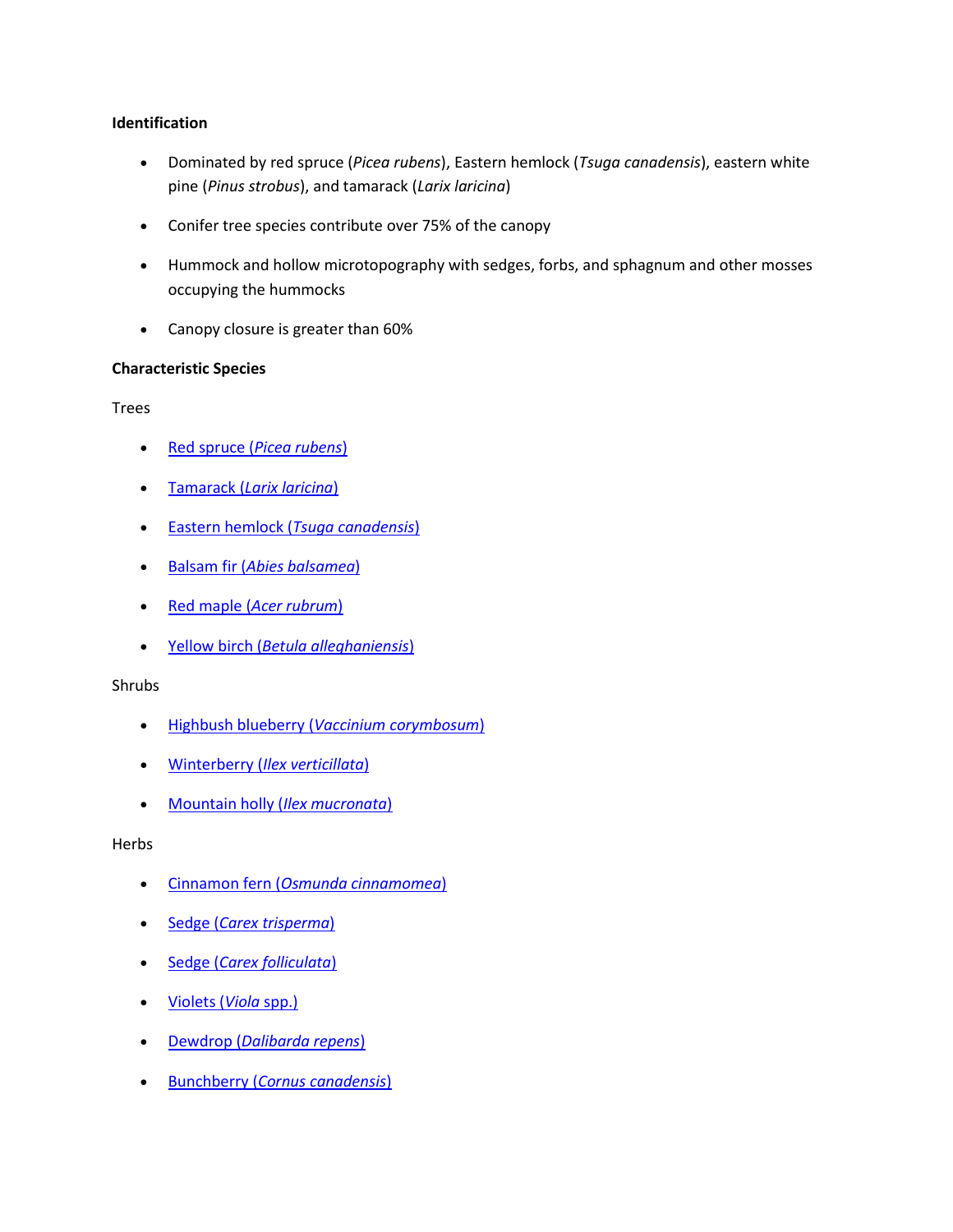## Bryophytes

- *[Sphagnum](http://www.natureserve.org/explorer/servlet/NatureServe?searchSciOrCommonName=Sphagnum)* spp.
- *[Dicranum](http://www.natureserve.org/explorer/servlet/NatureServe?searchSciOrCommonName=Dicranum)* spp.
- *[Hypnum](http://www.natureserve.org/explorer/servlet/NatureServe?searchSciOrCommonName=Hypnum)* spp.
- *[Pleurozium schreberi](http://www.natureserve.org/explorer/servlet/NatureServe?searchName=Pleurozium+schreberi)*
- *[Thuidium](http://www.natureserve.org/explorer/servlet/NatureServe?searchSciOrCommonName=Thuidium)* spp.
- *[Mnium](http://www.natureserve.org/explorer/servlet/NatureServe?searchSciOrCommonName=Mnium)* spp.

# **International Vegetation Classification Associations:**

# Swamp Forest - [Bog Complex \(Spruce Type\)](http://www.natureserve.org/explorer/servlet/NatureServe?searchCommunityUid=ELEMENT_GLOBAL.2.685562) (CEGL006277)

## **NatureServe Ecological Systems:**

[High Allegheny Wetland \(](http://www.natureserve.org/explorer/servlet/NatureServe?searchSystemUid=ELEMENT_GLOBAL.2.800809)CES202.069) [Southern and Central Appalachian Bog and Fen](http://www.natureserve.org/explorer/servlet/NatureServe?searchSystemUid=ELEMENT_GLOBAL.2.723191) (CES202.300) [North-Central Appalachian Acidic Swamp](http://www.natureserve.org/explorer/servlet/NatureServe?searchSystemUid=ELEMENT_GLOBAL.2.723005) (CES202.604)

## **Origin of Concept**

Fike, J. 1999. Terrestrial and palustrine plant communities of Pennsylvania. Pennsylvania Natural Diversity Inventory. Harrisburg, PA. 86 pp.

# **Pennsylvania Community Code**

UK : Red Spruce Palustrine Forest

#### **Similar Ecological Communities**

Red Spruce Palustrine Forest and Red Spruce – Mixed Hardwood Palustrine Forest are similar in species composition and may be adjacent to each other. The main distinguishing feature is that Red Spruce Palustrine Forest has a canopy cover for conifers greater than 75% and Red Spruce – Mixed Hardwood Palustrine Forest has a canopy cover for conifers between 25% and 75%. They also tend to differ in the density and composition of the understory. The Red Spruce – Mixed Hardwood Palustrine Forest often exhibits a dense cover of shrubs while the Red Spruce Palustrine Forest usually has little shrub cover, but a dense carpet of sphagnum.

Red Spruce Palustrine Forest and Red Spruce – Mixed Hardwood Palustrine Woodland are also similar in species composition, but differ from each other in species dominance and canopy cover. Red Spruce Palustrine Forest has a canopy cover greater than 60% and composed primarily of conifer species, while Red Spruce Mixed Hardwood Palustrine Woodland has a mixed hardwood-conifer canopy cover equaling less than 60%.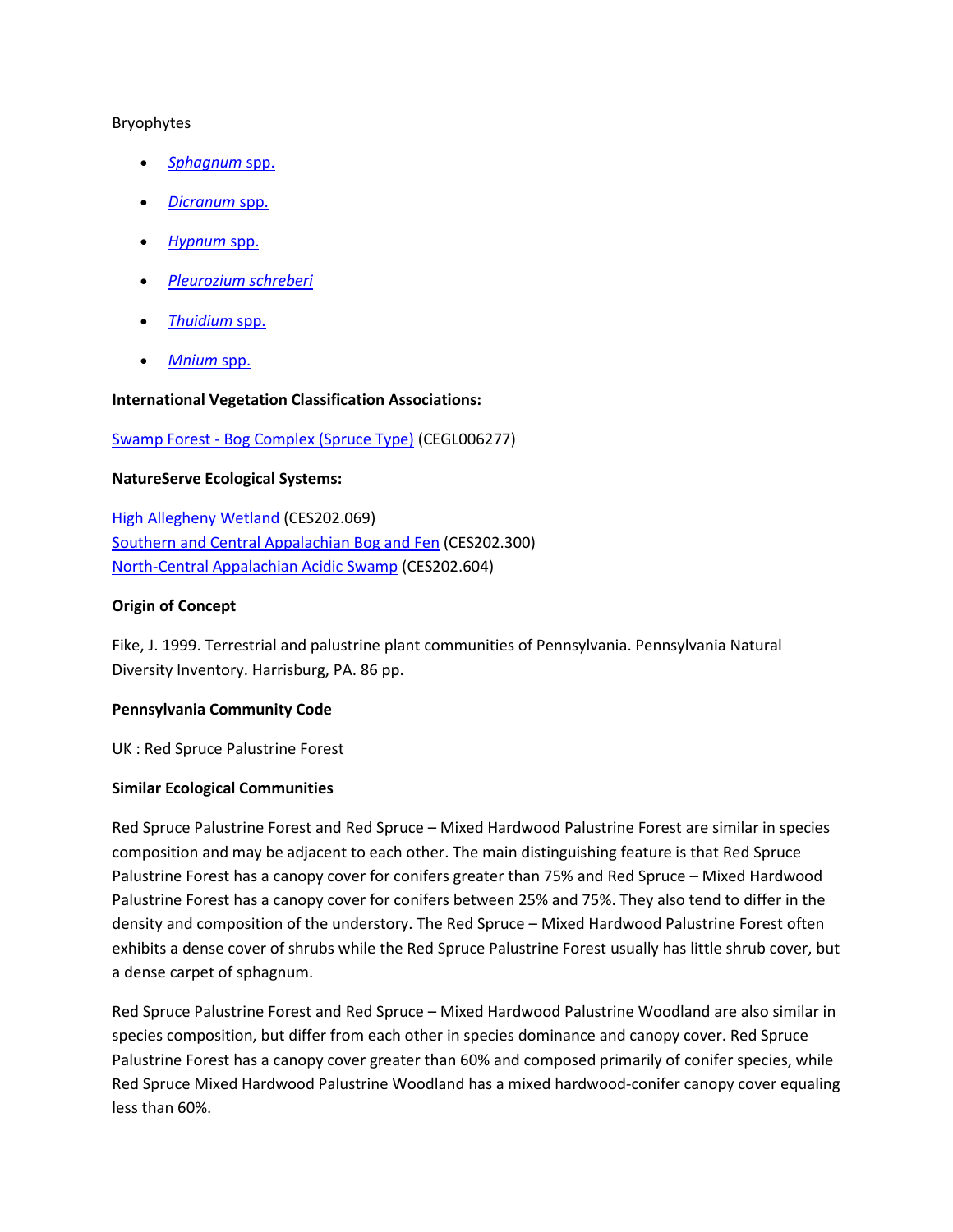## **Fike Crosswalk**

Red Spruce Palustrine Forest

## **Conservation Value**

This community serves as nesting habitat for songbirds such as blackburnian and black-throated green warblers and wintering habitat for many other songbirds. Rare plant species found in this community include creeping snowberry (*Gaultheria hispidula*), dwarf mistletoe (*Arceuthobium pusillum*), twinflower (*Linnaea borealis*), and rough-leaved aster (*Eurybia radula*), and rare animal species may include snowshoe hare (*Lepus americanus*). This community also serves as a buffer for sediment and pollution runoff from adjacent developed lands by slowing the flow of surficial water causing sediment to settle within this wetland.

## **Threats**

Red Spruce Palustrine Forests are threatened by habitat alteration in the watersheds they occupy, nutrient input from surrounding uplands, and alterations to the hydrologic regime (beaver dams, road crossings that impede water movement, lowering or raising of water tables). Clearing and development of adjacent land can lead to an accumulation of run-off, pollution and sedimentation. Clearing adjacent lands can also lead to vulnerability of the community to wind damage since the trees have shallow root systems. As global climate change progresses, the range of this community type may recede north. Invasive exotic plant species are not likely to be a threat unless there is nutrient input from surrounding uplands. Spruce budworm (*Choristoneura fumiferana*) and exotic invasive insects that feed on conifers may be a threat.

In Pennsylvania, this community type is found in small watersheds on glacial deposits derived from sandstone and conglomerate. These wetland communities depend on low to moderate availability of nutrients, moderate surface water and ground water inputs, and probably cold temperatures. Development should be restricted to prevent alterations to the hydrologic and nutrient processes that drive this community.

#### **Management**

A natural buffer around the wetland should be maintained in order to minimize nutrient runoff, pollution, and sedimentation. Since these communities are impacted by nutrient inputs and wind throw, a buffer between any logging operations or development and the wetland is suggested. The potential for soil erosion based on soil texture, condition of the adjacent vegetation (mature forests vs. clearcuts), and the topography of the surrounding area (i.e., degree of slope) should be considered when establishing buffers. The buffer size should be increased if soils are erodible, adjacent vegetation has been logged, and the topography is steep as such factors could contribute to increased sedimentation and nutrient pollution. Direct impacts and habitat alteration in the wetland should be avoided (e.g., roads, trails, filling of wetlands). Where impacts are necessary low-impact alternatives (e.g., elevated footpaths, boardwalks, bridges that do not impede flow) are encouraged. Where disturbances are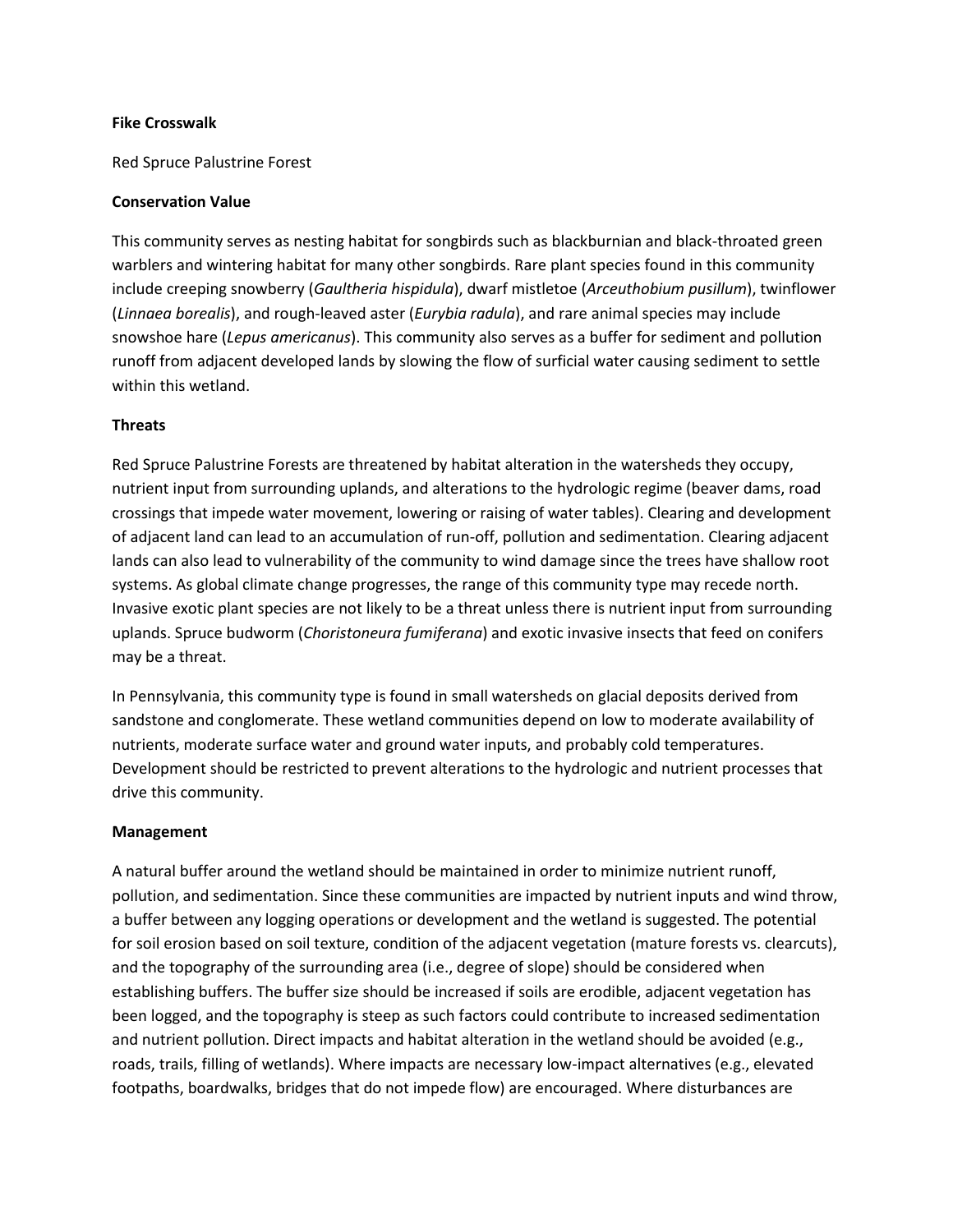unavoidable, the wetland should be monitored for changes in vegetation, especially invasive species. Indirect impacts such as isolation of the wetland by development from other similar wetlands may be a threat to the persistence of the type.

# **Research Needs**

It is possible that this and other conifer wetland types were never harvested at some locations. Knowing the ages of the trees and histories of the wetlands will provide some understanding of the natural successional trajectory of this wetland and the vegetation and landscape of Pennsylvania prior to largescale development. With potential global climate change, this community type is likely to be significantly impacted. It should be monitored to determine impacts such as the health of species and shifts in species composition to determine if this community will persist in Pennsylvania.

## **Trends**

Red Spruce Palustrine Forests were probably more common in the northeast at one time but declined due to wetland draining and filling. This type of alteration no longer occurs. However, the relative trend for this community is likely declining in the short term due to flooding from beaver activity. If natural succession is allowed to continue and potential climate change does not influence this community, many of these flooded occurrences will recover over time.

## **Range Map**



#### **Pennsylvania Range**

Glaciated Northeast and Pocono Plateau

#### **Global Distribution**